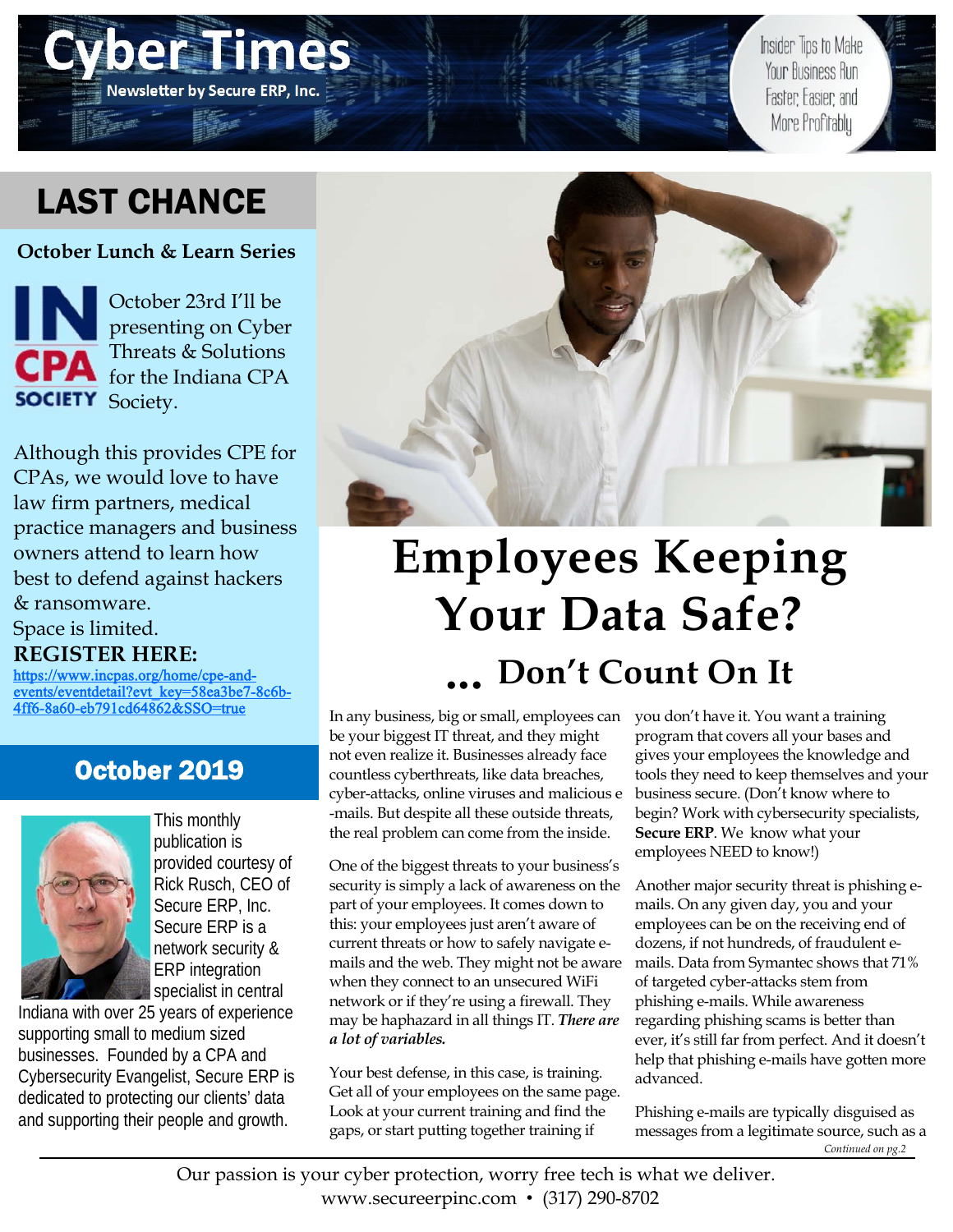#### Cyber Times, a monthly publication from Secure ERP, Inc. October 2019

#### *Continued from pg.1*

colleague, a bank or an online retailer. They try to trick recipients into clicking a link or opening a file (which you should NEVER do if you are not 100% sure about the source). But there are easy ways to identify scam emails:



1.They're impersonal. They may be addressed to "customer," "to whom it may concern" or "my friend." But be careful – sometimes they are addressed properly and use your name.

2. They're full of spelling and grammar errors. Not every phishing e-mail will have these errors, but it's good to read e-mails word for word rather than just glancing over them. Unusual errors often mean a scam is lurking.

3. The "from" e-mail address is unfamiliar. This is one of the easiest ways to pinpoint a scam e-mail. Look at the sender, and if the address is filled with numbers, letters, misspelled words or is weirdly long, there's a good chance it's from a scammer.

The other major issue facing your business is your employees connecting to unsecured WiFi hot spots. It is such an easy mistake to make. Whether it's a remote employee or an employee working during lunch at a corner café, you never know when they might connect to unsecured WiFi (it doesn't help that it's everywhere these days). One Spiceworks study found that upward of 61% of employees connect to unsecured public WiFi while working remotely.

The problem is, you never know who is watching or if the public

**"71% of targeted cyber-attacks stem from phishing e-mails."** 

WiFi is really the network you intend to connect to. Hackers can easily set up a "fake" network to divert traffic to their hot spot to circulate malware and steal data.

Another WiFi threat might be right at home. If you have employees who work from home, you need to make sure their home WiFi connection is secure. Too often, homeowners leave their WiFi wide-open because it's home. They think no one's going to sneak onto their WiFi or they keep it unsecure because it's easier to connect a lot of devices.

While it might be easier to connect to, it can cause *huge* problems. For one, WiFi signals can reach hundreds of feet. It's easy to sit outside of an apartment or out on the street and find dozens of WiFi signals. If any of these signals are unsecure, a hacker can sit outside undisturbed and go to work accessing data and planting malware.

It all comes back to this: Work with your employees to establish IT best practices. Educate them on threats and how to protect themselves and your company. Help them develop a positive IT security mindset at the office, at home or anywhere they work, whether they're using company equipment or their own.

Don't know where to start? Don't worry – one phone call and we can help get you started. Don't wait. Let's secure your business today.



## **Free Cyber Security Review Will Reveal Where Your Computer Network Is Exposed And How To Protect Your Firm Now**



At no cost or obligation, our own Cybersecurity Evangelist, Rick Rusch, will come to your office and conduct a 27-point cyber security review to uncover loopholes in your company's IT security.

After the review is done, we'll prepare a customized "Report Of Findings" that will reveal specific vulnerabilities and provide a Prioritized Action Plan for getting these security problems addressed fast. This report and action plan should be a real eye-opener for you, since almost all of the businesses we've done this for discover they are completely exposed to various threats in a number of areas. Availability is limited to the first two owners/partners to request it.

### **To get started and claim your free review now, call 317-290-8702.**

Our passion is your cyber protection, worry free tech is what we deliver. www.secureerpinc.com • (317) 290-8702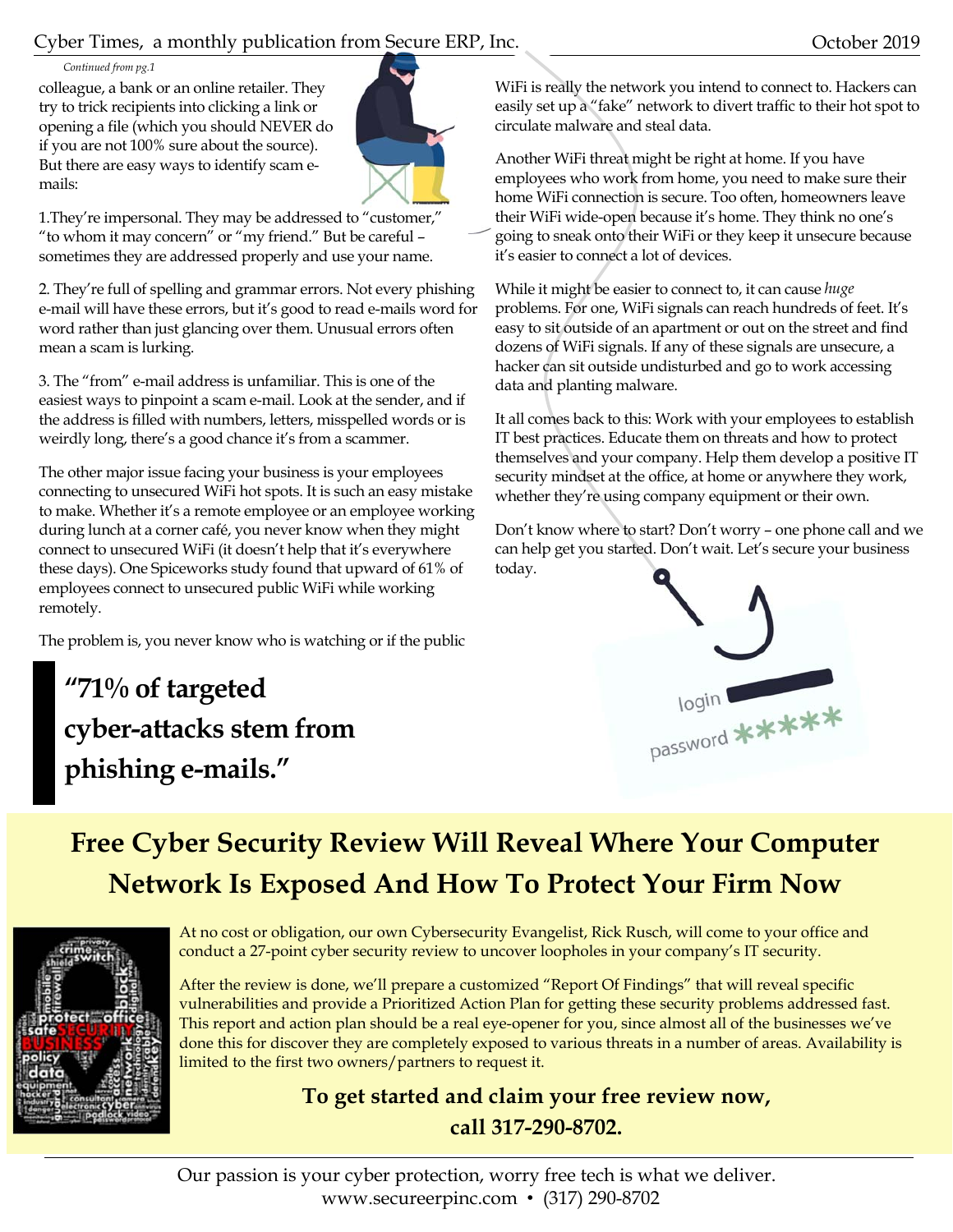# **Why Cyber Security**



## **Awareness Training?**

It's the very first thing I ask any owner, "Are you training your employees?" Often I get a shrug or they will happily say "YES, we test them once a year." Numerous studies have shown the national average of **30 minutes of training a year** isn't enough to prevent an accident which could severely damage your firm.

From the FBI, to national cybersecurity experts, they ALL agree, that you MUST continually train employees about cyber threats and defenses. Roughly 5 minutes a week or a whopping 20 minutes a month at a cost of a few dollars per employee a month.

I have a standing guarantee that if you offer coffee to all your employees, the cost of the coffee will be a larger expense. If I lose I'll pay for 2 months of your training for free and you won't have to buy the service. $-R^2$ 

# **Creating The Perfect Team**

Google has collected endless amounts of data, conducted countless studies, spent millions of dollars and logged thousands of hours all in the name of trying to better understand their employees. One initiative was to try and understand what makes a team effective. Specifically, **Google wanted to know why some teams excelled while others didn't.** The study was called Project Aristotle, and they gathered up some of Google's best talent to try and understand, codify and decipher how to create highfunctioning teams.

The results of Project Aristotle may forever change how you go about assembling a team. Before the study, Julia Rozovsky, Google's people analytics manager, felt that the best teams came from compiling the best people. The "best of the best" would surely be the way to go. As she later stated, *"We were dead wrong."*

Google assembled organizational psychologists, sociologists, statisticians, engineers and researchers to attack this issue. For over two years, Project Aristotle studied 180 Google teams and analyzed over 250 different team attributes, looking for the magic dream -team formula, but they came up empty. Nothing was standing out to ensure you would be putting together an outstanding team.

They stumbled across some research by psychologists and sociologists that focused on what are known as "*group norms*": the traditions, behavioral standards and unwritten rules that govern how teams function when they work together. Following this new line of thought, they went in search of behaviors that magnified the effectiveness of a team and found five key characteristics of enhanced teams. Julia Rozovsky listed their findings as follows:

**1. DEPENDABILITY:** Team members get things



#### **2. STRUCTURE AND CLARITY:** High-

performing teams have clear goals and have well -defined roles.

**3. MEANING:** The work has personal significance to each member.

**4. IMPACT:** The group believes their work is purposeful and positively impacts the greater good.

*But #5 is the most important of all of them:* 

**5. PSYCHOLOGICAL SAFETY:** Imagine a setting where everyone is safe to take risks, voice their opinions and ask judgment-free questions; imagine a culture where everyone can let down their guard. That's psychological safety. Google found that teams with psychologically safe environments were more successful.

Psychological safety is dependent on team dynamics. There is no concern about authority or power. Everyone is focused on the clearly defined goal and *open* to whatever will help them obtain it. They are comfortable with the people on their team. The chemistry is proactive. They chat, they laugh, they have fun and they enjoy each other's company. There is no pecking order, no interest in titles, power or credit.

If you want an effective team, focus more on chemistry, diversity, balance and camaraderie. Then stir in talent, subjective and objective people, introverts and extroverts, fast and steady people, young and old and some brilliant nerds. A team full of quarterbacks will never win a Super Bowl.



*Robert Stevenson is one of the most widely recognized professional speakers in the world. Author of the books* How To Soar Like An Eagle In A World Full Of Turkeys *and* 52 Essential Habits For Success, *he's shared the podium with esteemed figures from across the country, including former President George H.W. Bush, former Secretary of State Colin Powell, Anthony Robbins, Tom Peters and Steven Covey. Today, he travels the world, sharing powerful ideas for achieving excellence, both personally and professionally.*